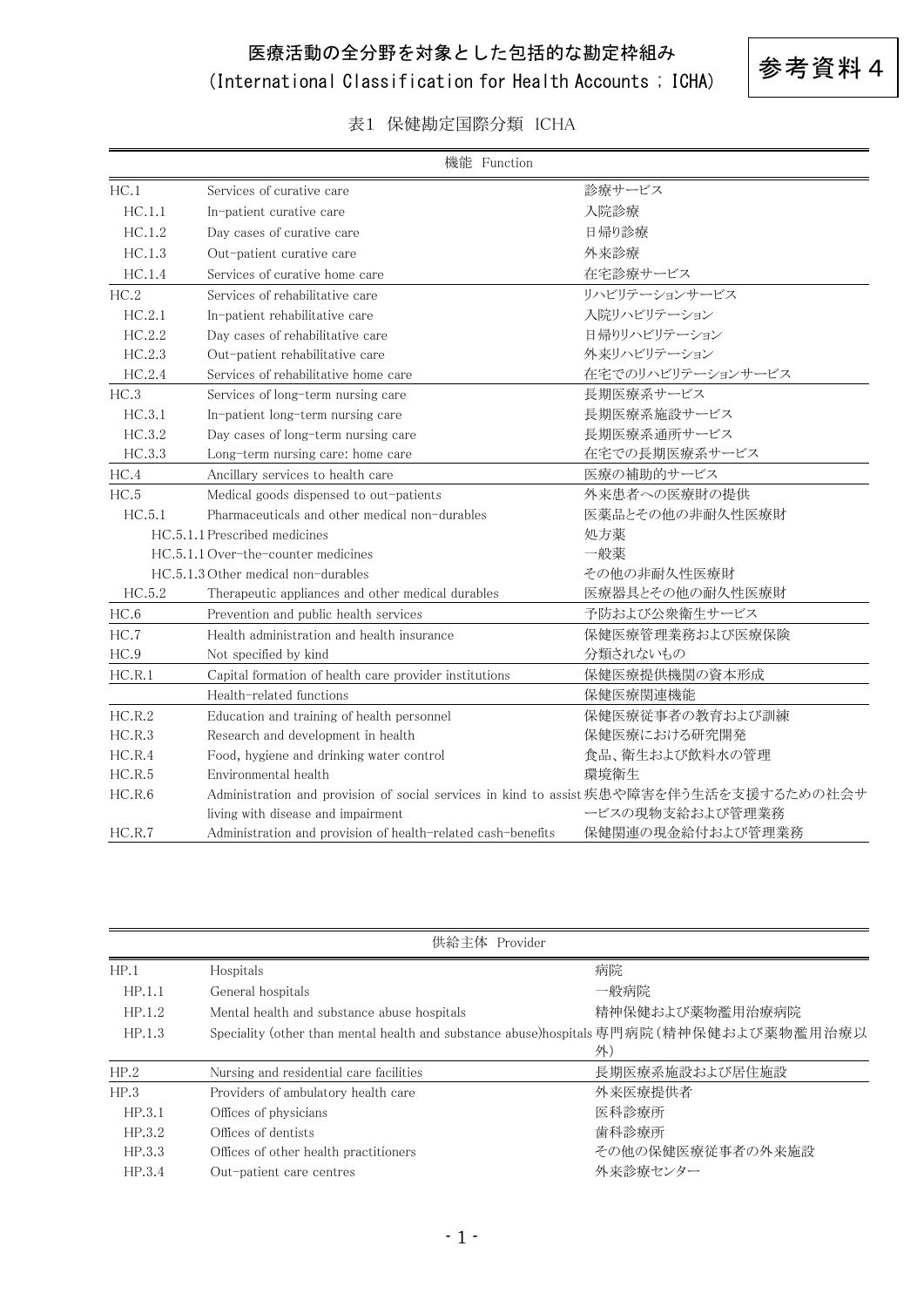| 供給主体 Provider |                                                                                         |                                 |  |  |
|---------------|-----------------------------------------------------------------------------------------|---------------------------------|--|--|
| HP.3.5        | Medical and diagnostic laboratories                                                     | 臨床検査および診断検査所                    |  |  |
| HP.3.6        | Providers of home health care services                                                  | 在宅医療サービス提供者                     |  |  |
| HP.3.9        | Other providers of ambulatory health care                                               | その他の外来サービス提供者                   |  |  |
| HP.4          | Retail sale and other providers of medical goods                                        | 医療品の小売、供給                       |  |  |
| HP.4.1        | 調剤薬剤師<br>Dispensing chemists                                                            |                                 |  |  |
| HP.4.2        | Retail sale and other suppliers of optical glasses and other vision眼鏡と視力矯正器具の小売、その他の供給業 |                                 |  |  |
|               | products                                                                                | 者                               |  |  |
| HP.4.3        | Retail sale and other suppliers of hearing aids                                         | 補聴器の小売、その他の供給業者                 |  |  |
| HP.4.4        | Retail sale and other suppliers of medical appliances(other than医療器具の小売、その他の供給業者(眼鏡お    |                                 |  |  |
|               | optical glasses and hearing aids)                                                       | よび補聴器以外)                        |  |  |
| HP.4.9        | All other miscellaneous sale and other suppliers of pharmaceuticalsその他、医薬品および医療財の様々な販売、 |                                 |  |  |
|               | and medical goods                                                                       | その他の供給業者                        |  |  |
| HP.5          | Provision and administration of public health programmes                                | 公衆衛生プログラムの提供および管理               |  |  |
| HP.6          | General health administration of health                                                 | 一般保健医療管理業務                      |  |  |
| HP.6.1        | Government administration of health                                                     | 政府による保健医療管理業務                   |  |  |
| HP.6.2        | Social security funds                                                                   | 社会保障基金                          |  |  |
| HP.6.3        | Other social insurance                                                                  | その他の社会保険                        |  |  |
| HP.6.4        | Other (private) insurance                                                               | その他の(民間)保険                      |  |  |
| HP.6.9        | All other providers of health administration                                            | その他の保健医療管理                      |  |  |
| HP.7          | Other industries (rest of the economy)                                                  | その他の産業(その他経済分野)                 |  |  |
| HP.9          | Rest of the world                                                                       | その他                             |  |  |
|               | Memorandum items                                                                        |                                 |  |  |
| $M.1$ (HP)    | Health care related activities providers n.e.m (not investment)                         | 保健医療に関連したサービスの提供者(資本<br>形成でない。) |  |  |

| 財源 Financing agents/schemes |                                                                                                |                    |  |  |  |
|-----------------------------|------------------------------------------------------------------------------------------------|--------------------|--|--|--|
| HF.1                        | General government                                                                             | 一般政府               |  |  |  |
| HF.1.1                      | General government excluding social security funds                                             | 社会保障基金を除く一般政府      |  |  |  |
| HF.1.2                      | Social security funds                                                                          | 社会保障基金             |  |  |  |
| HF.2                        | Private sector                                                                                 | 民間部門               |  |  |  |
| HF.2.1                      | Private social insurance                                                                       | 民間が扱う社会保険          |  |  |  |
| HF.2.2                      | Private insurance enterprises (other than social insurance)                                    | 民間の保険会社(社会保険以外)    |  |  |  |
| HF.2.3                      | Private household out-of-pocket expenditure                                                    | 家計負担               |  |  |  |
| HF.2.3.1                    | out-of-pocket excluding cost-sharing                                                           | 共同負担としての保険料を除く家計負担 |  |  |  |
|                             | HF.2.3.2- Cost-sharing: central government; state / provincial government;共同負担としての保険料(中央政府、地方政 |                    |  |  |  |
| HF.2.3.5                    | Local / municipal government; Social security funds                                            | 府、地方自治体、社会保障基金)    |  |  |  |
|                             | HF.2.3.6- Cost-sharing: Private insurance                                                      | 共同負担としての保険料(民間保険)  |  |  |  |
| HF.2.3.7                    |                                                                                                |                    |  |  |  |
| HF.2.3.9                    | All other cost-sharing                                                                         | その他の共同負担           |  |  |  |
| HF.2.4                      | Non-profit institutions serving households(other than social対家計民間非営利団体(社会保険以外)                 |                    |  |  |  |
|                             | insurance)                                                                                     |                    |  |  |  |
| HF.2.5                      | Corporations (other than health insurance)                                                     | 企業(医療保険以外)         |  |  |  |
| HF.3                        | その他<br>Rest of the world                                                                       |                    |  |  |  |